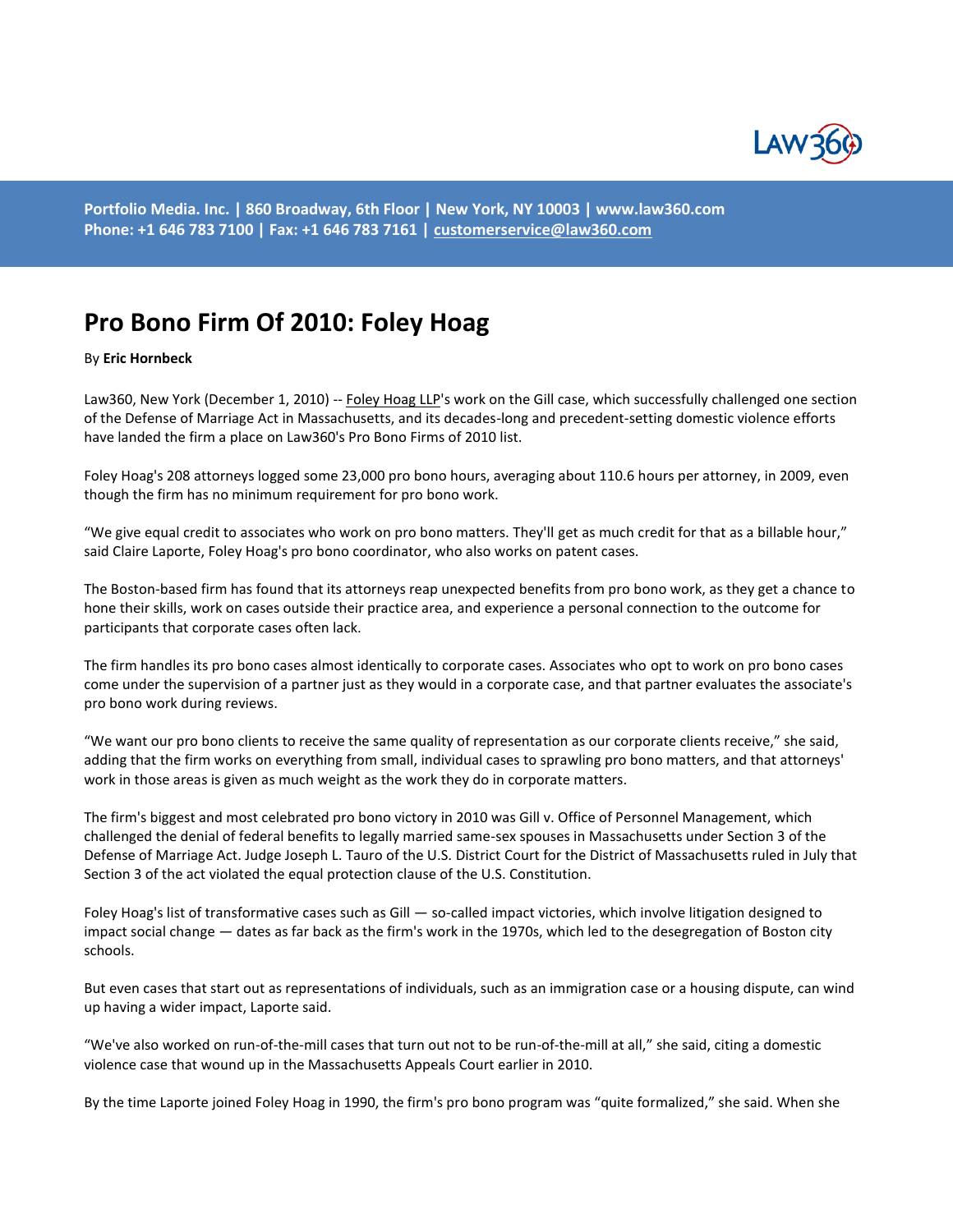took over the program's leadership, she decided to add gay and lesbian civil rights to the several key areas that it already focused on, including domestic violence, housing, immigration and advising nonprofit groups.

After speaking with an associate at the New England nonprofit Gay & Lesbian Advocates & Defenders, Laporte found to her delight that the group was in the early stages of mounting a challenge to DOMA, which Foley Hoag joined.

The case challenged the federal government's denial of certain benefits — including Social Security benefits, federal income tax protections, and federal employees' and retirees' benefits — to spouses or widowers who were legally married under Massachusetts law to someone of the same gender. Section 3 of DOMA defines marriage, for federal purposes such as Social Security benefits, as being between a man and a woman.

The Gill case, which cuts across weighty constitutional issues like equal protection, offers attorneys the opportunity to gain valuable litigation skills early on in their careers.

"This is a large piece of federal litigation, so those of us who are junior on the case have a lot more responsibility than we would in a corporate case," said Amy Senier, an associate in the firm's litigation department who worked on the case. "For skills development, it's been a big blessing."

The impact of their work on client's lives was immediate and visible, a contrast to the more abstract issues handled in corporate work, said Matthew E. Miller, a Foley Hoag associate who handles mostly securities matters and worked on the Gill case.

Which isn't to say that the Gill case or other pro bono matters are about laid-back learning and warm-and-fuzzy charity. Attorneys are under pressure because overreaching or miscalculating on civil rights litigation can set the movement back decades, they said.

And in Gill, unlike some other pro bono matters like landlord-tenant disputes where the plaintiff might have some control over reaching a negotiated settlement, compromise isn't an option.

"Everybody's in it to win it, and it's going to take a long time," said Vickie L. Henry, a Foley Hoag partner who worked on the case and whose practice focuses mostly on intellectual property issues.

While both gay and straight Foley Hoag attorneys contributed their efforts — "fundamentally, it's a human rights issue, and that's how everyone sees it," Foley Hoag associate Catherine C. Deneke said — this civil rights litigation has had a direct impact on some of the lawyers' own lives as well.

For example, Henry, a lesbian, is legally married in Massachusetts and is raising two children with her spouse. She can share her work on the Gill case with her family and community in a way that she can't with her corporate intellectual property practice, she said.

And while the Obama administration has used its best arguments to defend DOMA, not the rhetoric that, Laporte said, would make them "seem like rabid homophobes," there will be no such insulation as the amici curiae briefs begin to pour in now that the case is on appeal before the U.S. Court of Appeals for the First Circuit.

"For me, there's a personal aspect to the case with the amici; they're going to talk about whether gays and lesbians can be good parents," Henry said. "That can be hard to read sometimes."

But even some of the smaller pro bono matters that the firm has taken up have altered broader legal issues.

For example, Foley Hoag mounted a victorious pro bono challenge to legislative redistricting following the 2000 Census that went on to spur a perjury indictment against former Massachusetts House Speaker Thomas Finneran.

And just this year, Foley Hoag handled another case with broad implications as part of its decades-long domestic violence